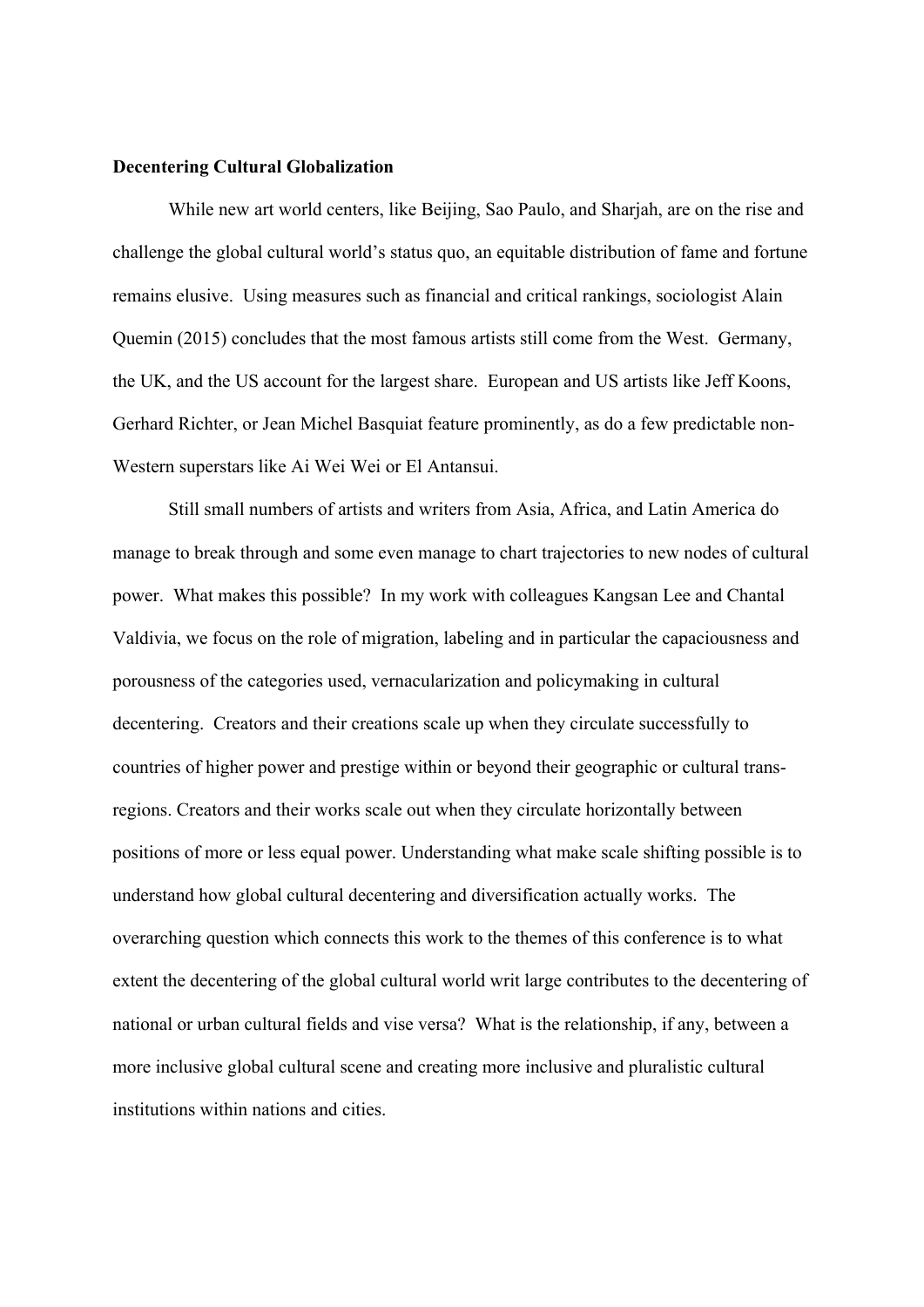In my talk today, I can't yet answer that larger question, although I hope we can discuss it together. What I will do is present the qualitative findings from our research on how cultural globalization actually unfolds in Argentina, South Korea, and South Korea, although I'll only talk about our first two cases today. We draw upon interviews with 275 artists and other institutional actors and analyze nearly 8500 records of exhibitions of works by 98 artists mounted around the world.<sup>1</sup>

Our qualitative and quantitative analyses of the career trajectories of the artists reveal the important role that mobility—for study, work, or settling abroad—plays in the initial stages of gaining international attention and in creating new urban centers of power within the global art world. We also highlight the role that vernacularizers and, in particular, coethnic, diasporic actors play in catalyzing and diversifying artistic circulation. Third, we find that the labels first used to describe artists, which drive forward their initial circulation, can continue to facilitate but also constrain the circulation of their work at a later stage. We suggest four types of labels are at work: aesthetic, ethnic or identity, geographic, and ideological (i.e. when an exhibition or work is termed "post-colonial" thereby signifying an ideological stance). Lastly, we focus on the role of government policy as a catalyst or impediment to global cultural decentering.

**Let me sa**y a little bit more about our choice of words before moving on. We find that particular cultural intermediaries play an important role in scale shifting. We call these individuals vernacularizers to call attention to the fact that they go beyond simple transmission and translation to make something comprehensible, appropriate, and useful as it travels from one context to another (Merry 2006, Levitt and Merry 2009). Two types of vernacularizers are important in the decentering of art worlds. The first are members of the

 $1$  For an in-depth discussion of our methods and sampling, see the methods section below.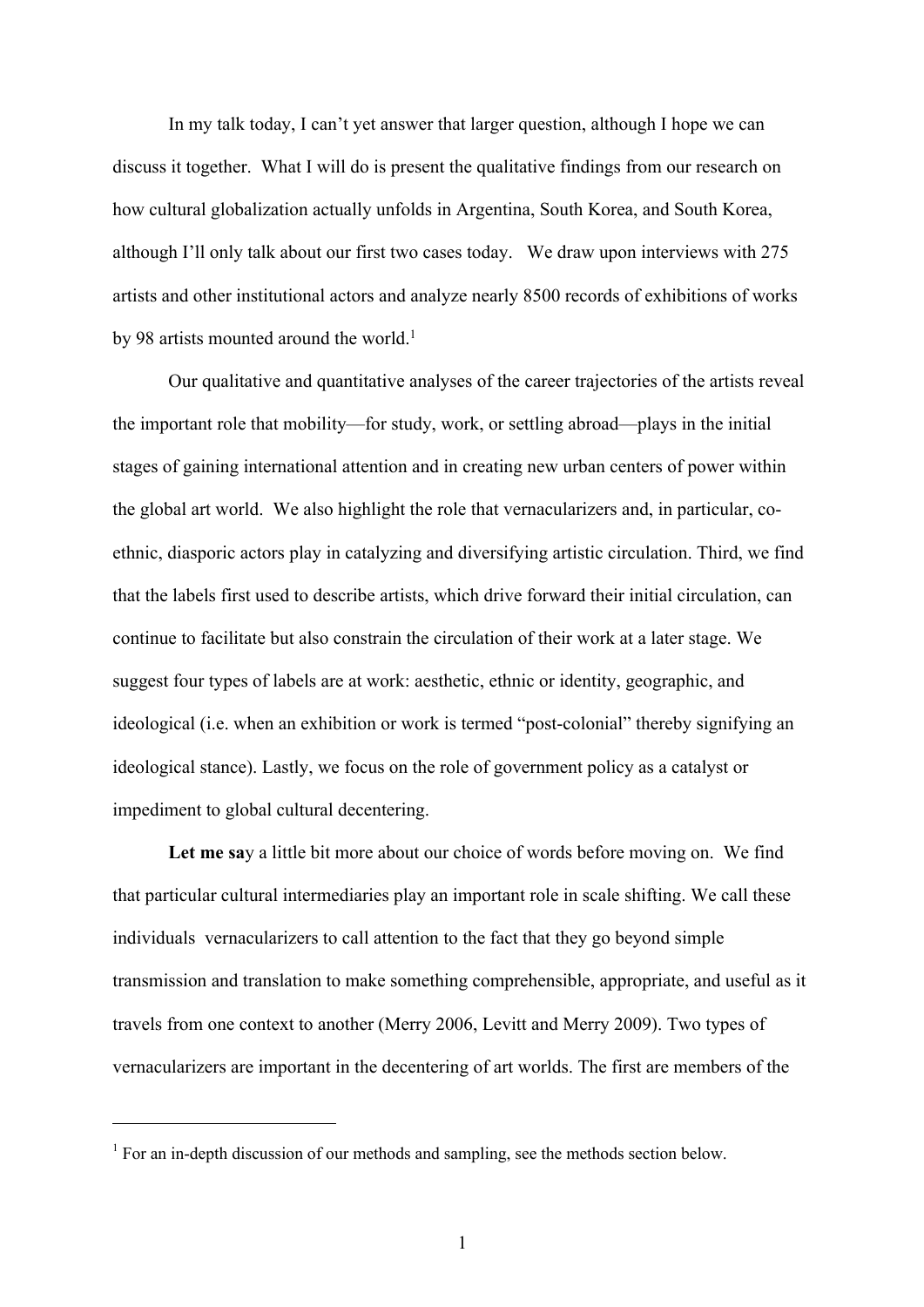transnational cultural and academic class or the gatekeepers of the global art and academic worlds. While many of these individuals are the products of the Global North, increasing numbers, while born in the Global South, study, work, and live outside it (Levitt 2020a). Because they move from place to place, and carry the new tools they acquire from one place to another, they homogenize practices. Pedagogy, museology, and curation, to name a few, become more and more similar as these people move from place to place and carry an increasingly comparable toolkit with them (Levitt 2015, Levitt 2020b).

A second particularly important subset of transnational professionals are part of the national diaspora. They are the ethnic-national scholars, art critics, and curators who now live and work outside their countries of origin but still maintain strong personal and professional attachments to it or are open to overtures on the part of sending governments to do so. These individuals, and the social networks they create, strongly affect the breadth and depth of circulation.

## **So let me begin with Argentina:**

Because of Argentina's colonial history with Spain, it's strong economic and political ties with Europe and England, and the many Argentines who claim Spanish or Italian roots, the country has always been strongly influenced by European intellectual and cultural life. Even today, many Argentines take great pride in their Italian and Spanish roots. They share a language, religion, and some cultural similarities with Europe and other parts of the Americas and their art and literature was recognized earlier by international audiences than our other two cases.

Still, just as the Latin American literary boom was purposefully promoted by writers and publishers alike (Santana-Acuña 2020), so the recognition and expansion of markets for Argentine and Latin American art also had to be fostered. In the Argentine case, several key collectors and gallerists did this work of vernacularization. When Marian Eppinger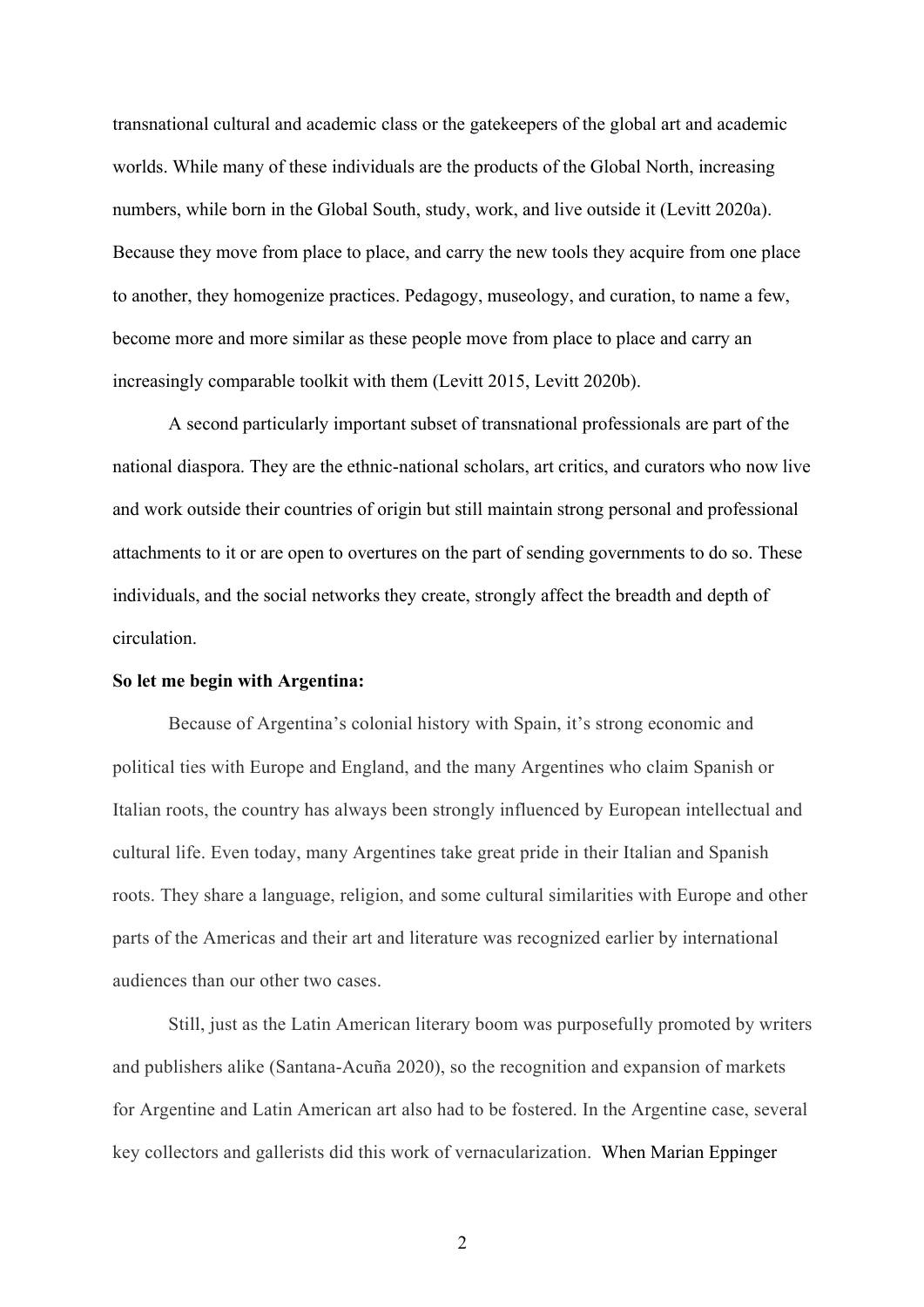describes how she and her husband built their collection, her stories are filled with names of key vernacularizers in the Latin American and Latinx art worlds (interview 2018). Transnational curators and academics such as Marie Carmen Ramirez, who works at the Museum of Fine Arts in Houston, and Robert Storrs, the Former Dean of the Yale School of Art, she recalls, "cut their teeth" looking at her artworks. Mauro Herlitzia, a collector, philanthropist, and gallery owner understood that creating a vibrant, prestigious art scene required more than just producing interesting works of art (Interview 2018). You need, he said, to document and archive exhibition catalogues. You need art historians who will use these materials to analyze and critique them. Toward this end, he founded The Espigas Foundation, a documentation center where such materials are collected and made available. He also created and ran ArteBA, the first major art fair in South America and was instrumental in bringing the first Art Basel Cities project to Buenos Aires. Eppinger and Herlitzia 's effort laid the foundation for a thriving art scene and also signaled to the world that Buenos Aires was open for business.

Several important diasporic vernacularizers, working from inside and outside the country, also play critical roles in heightening the prominence of art from the region. Inés Katzenstein, who is now the Curator of Latin American Art at the Museum of Modern Art in New York. In 2017, Andrea Guinta, an art historian at the University of Buenos Aires cocurated a major exhibition, "Radical Women: Latin American Art 1960-1985" which showed at the Brooklyn Museum in NY and at the Hammer Museum in Los Angeles. Both of these women promulgate and promote new imaginaries, including spaces of cultural production that encompass Latin American and Latinx artists working in the US or the Global South as a region of vibrant interchange. They are rewriting art history by inserting "radical women," decentering traditional centers of cultural power by creating new ones, and rewriting the metrics for evaluating success.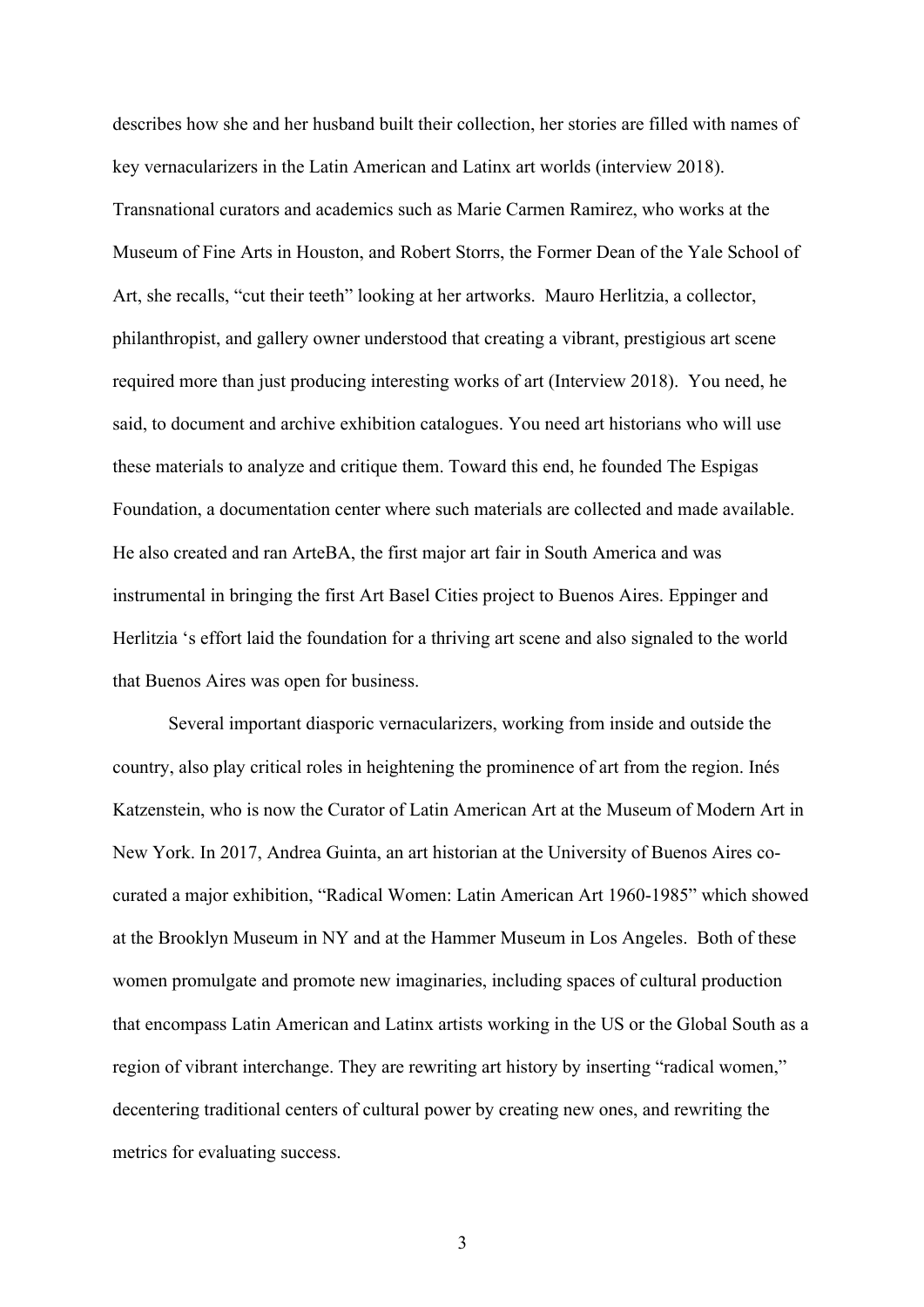The changing demography of the United States helps their cause. As the US moves closer to becoming a fully majority-minority country, these major population shifts are pushing its cultural institutions to diversify their exhibitions and collecting practices. To survive and thrive, museums must bring in the next generation of individuals who will produce, collect, and visit the art of the future. This means paying more attention to Latinx art makers and art consumers and bringing Latin American and Latinx cultural production under the same label.

This regional re-imagining got a recent boost from several key institutions. In 2014, for example, the Getty Foundation launched Pacific Standard Time: LA/LA, a multi-year project premised on the idea that Los Angeles has long been a Latin American city and that the connections between "the vital and vibrant traditions in Latino and Latin American art" demanded a fresh look (Getty Foundation, accessed December 2021). Expanding the Latin American label to include Latinx artists makes it a broader, more visible category that is an identity, a geography, and a political position of solidarity with people of color throughout North and South America. This categorical expansion is also driven forward by institutions like the Blanton Museum at the University of Texas and the Museum of Fine Arts in Houston with their significant collections of Latin American material culture. Collectors are socialized into this imaginary through its embodiment in Art Basel Miami—the new go-to place for art buyers interested in the Spanish-speaking world.

Argentina, in sum, was already more integrated into the global art world than our other two cases due to its strong intellectual and cultural ties to Europe. Its recognition as an important site of Latin American literary production also bolstered its status. The early travels of a few key artists like Guillermo Kuitka, Martha Minujin, and Roberto Jacoby laid the groundwork for international circulation as did the growing number of regional cultural happenings such as the Sao Paolo Biennale. Key vernacularizers, including collectors,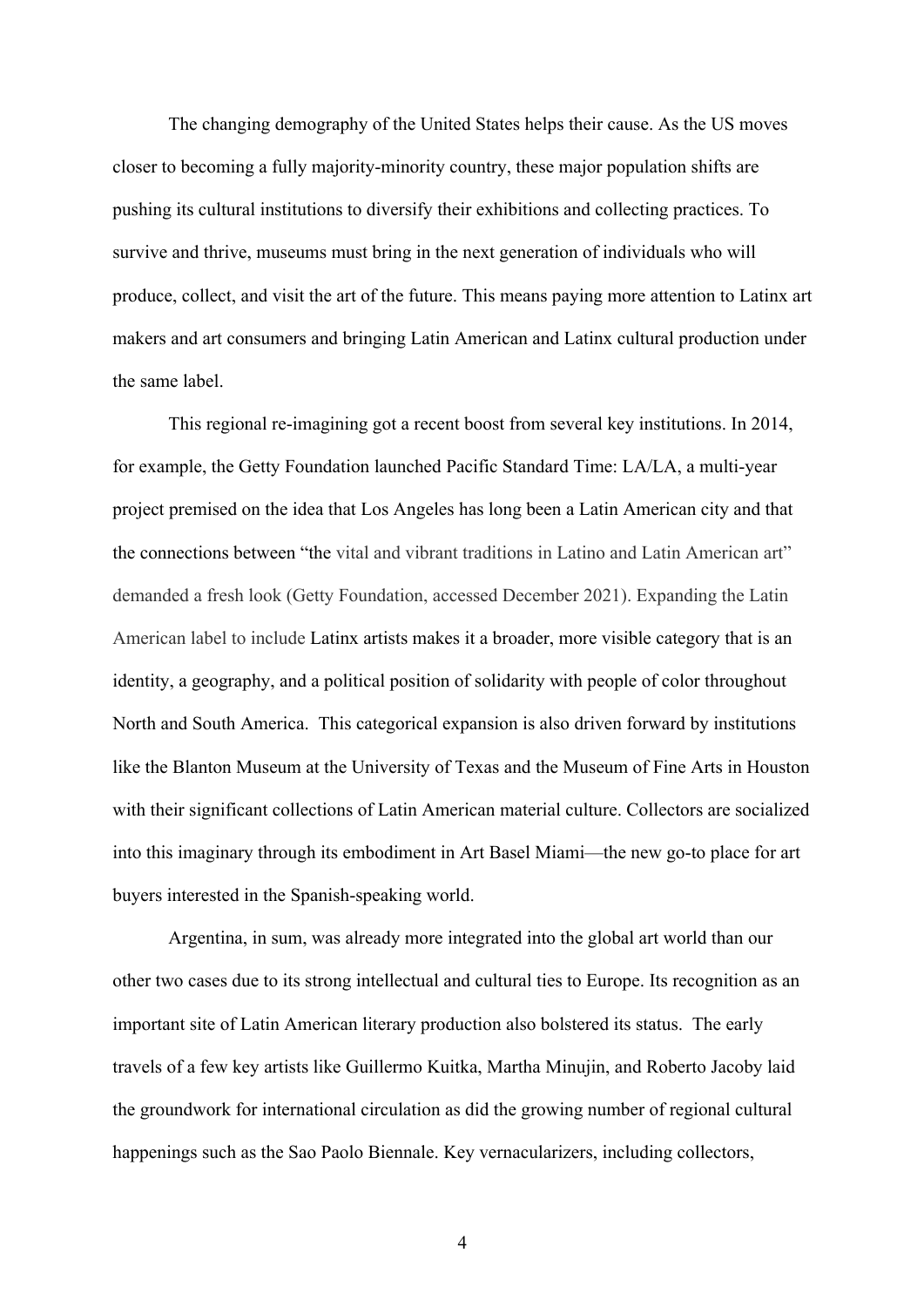gallerists, curators, and academics, worked to create and showcase "Latin American art." The next generation does not have to move to get international recognition. Support from US cultural institution and foundations expanded the Latin American label to include Latinx art from the US. This more capacious label, which is a geography, an identity, and an ideology, decenters the art world away from its English and French-speaking capitals to a Spanishspeaking (and to some extent Portuguese) space encompassing North and South America as well as Europe.

Note here that the national government plays a minimal, fluctuating role in promoting cultural production and export which changes depending upon which party is in power. It is the city government of Buenos Aires that brought Art Basel Cities and private investors who created ArtBA in contrast to the case of Korea where there is a purposeful policy strategy to export Korean culture abroad.

## **South Korea:**

The heightened presence of Korean cultural production on the global stage did not begin until 1988 when a newly democratic Korea, whose economic fortunes were also on the rise, opened up fully to the world by hosting the Olympics in Seoul. Before that, Koreans rarely had passports or traveled abroad. The small number of artists who studied abroad, such as Nam June Paik and Park Sae-Bo, went to Japan. It was the rising prominence of the *Hallyu (the Korean wave)* said Literature and Translation Institute Director Boohan Yun, that set the country's sights outside its own borders (interview 2018). "From the Korean wave, we have gained confidence that we are not just a small country on the far side of Asia but that we can compete on the world stage."

Aspirations for international fame in the art world grew with the meteoric ascent of what became known as Danseakhwa Art (Korean Monochrome). In the mid-1960s, a group of artists interested in struggles over national identity, belonging, and tradition began creating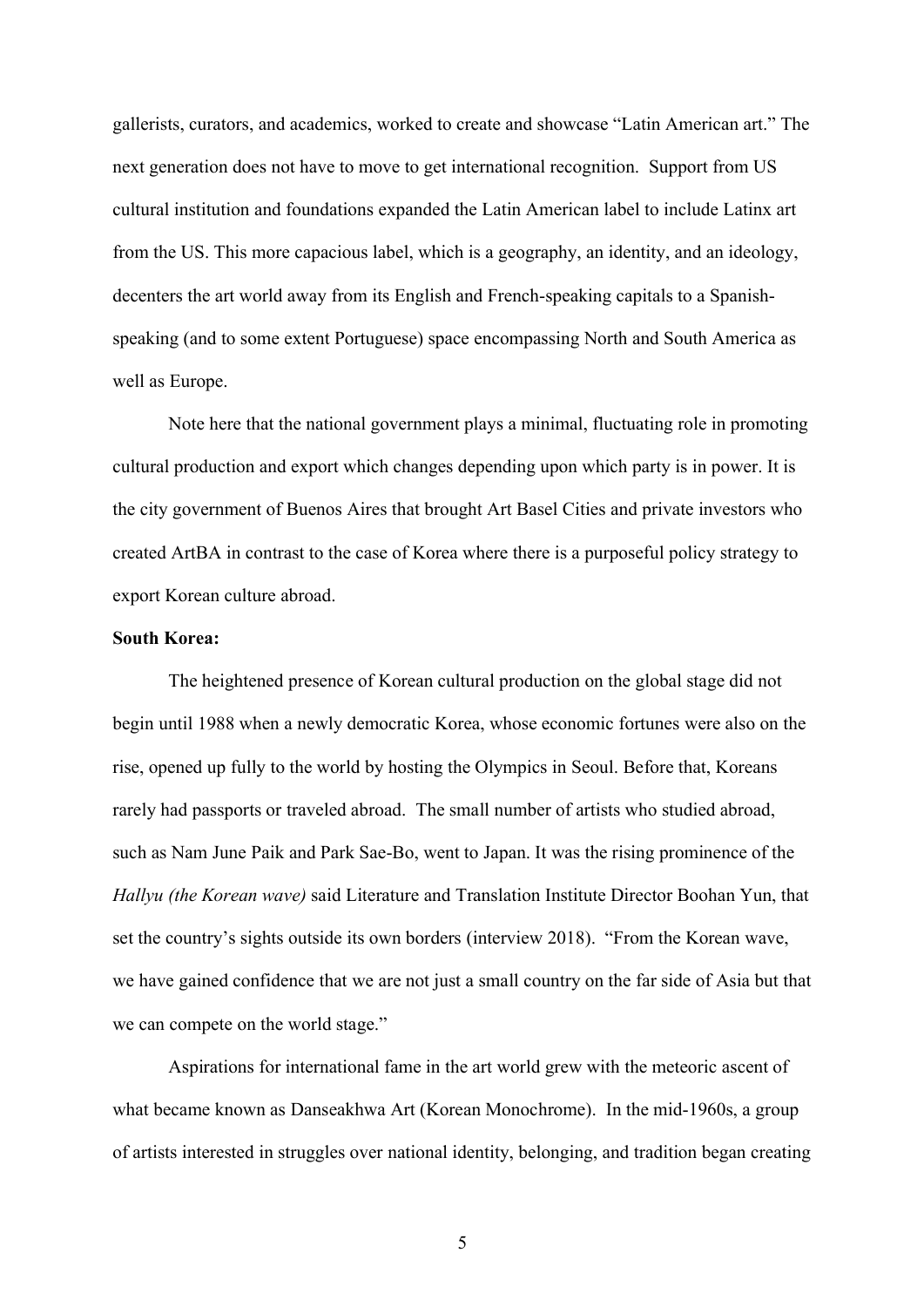monochromatic works that ultimately took this name (Kee 2013). Most worked valiantly but in relative obscurity with occasional shows in Asia until the early 2000s when a perfect storm took shape. The new global focus of the art world, with its sights on emerging markets such as Asia, brought previously under-recognized artists and movements like Dansaekhwa into the spotlight.

Prof. Joan Kee is a critical vernacularizer, working from the diaspora, in this story. Prof. Kee's book (2013), *Contemporary Korean Art: Tansaekhwa and the Urgency of Method*, the first English-language account of this movement, made a compelling case for distinguishing Korean monochrome art from similar works made in Japan.2 Two major shows at the Kukje Gallery in Seoul, in August of 2014, and, less than a month later, at Blum & Poe in Los Angeles, that were curated by Prof. Kee, received a great deal of attention. As a result, several major institutions acquired Dansaekhwa works. Collectors took their cues from these international tastemakers, and the prices for Dansaekhwa skyrocketed (Degen and Kim 2015). "I've never seen," said prominent art advisor Allan Schwartzman, "this amount of widening interest in a particular circle of non-contemporary artists in historical material before" (as cited inDegen and Kim (2015)). It was a "no-holds-barred" effort to create a national cultural product that could be clearly distinguished from its Japanese or Chinese counterparts. While many of the most prominent contemporary Korean artists today, including Haegue Yang and Do Ho Suh, do not work in the Dansaekhwa tradition, this aesthetic label brought attention to a geographic one. The art world became interested in all things Korean and Korean cultural producers were more than willing to create accordingly.

State and private companies and foundations all play a role in advancing the national cause. As the country became known for Kpop and television dramas, the government put in

<sup>&</sup>lt;sup>2</sup> Dansaekwha and Tansaekhwa are used interchangeably.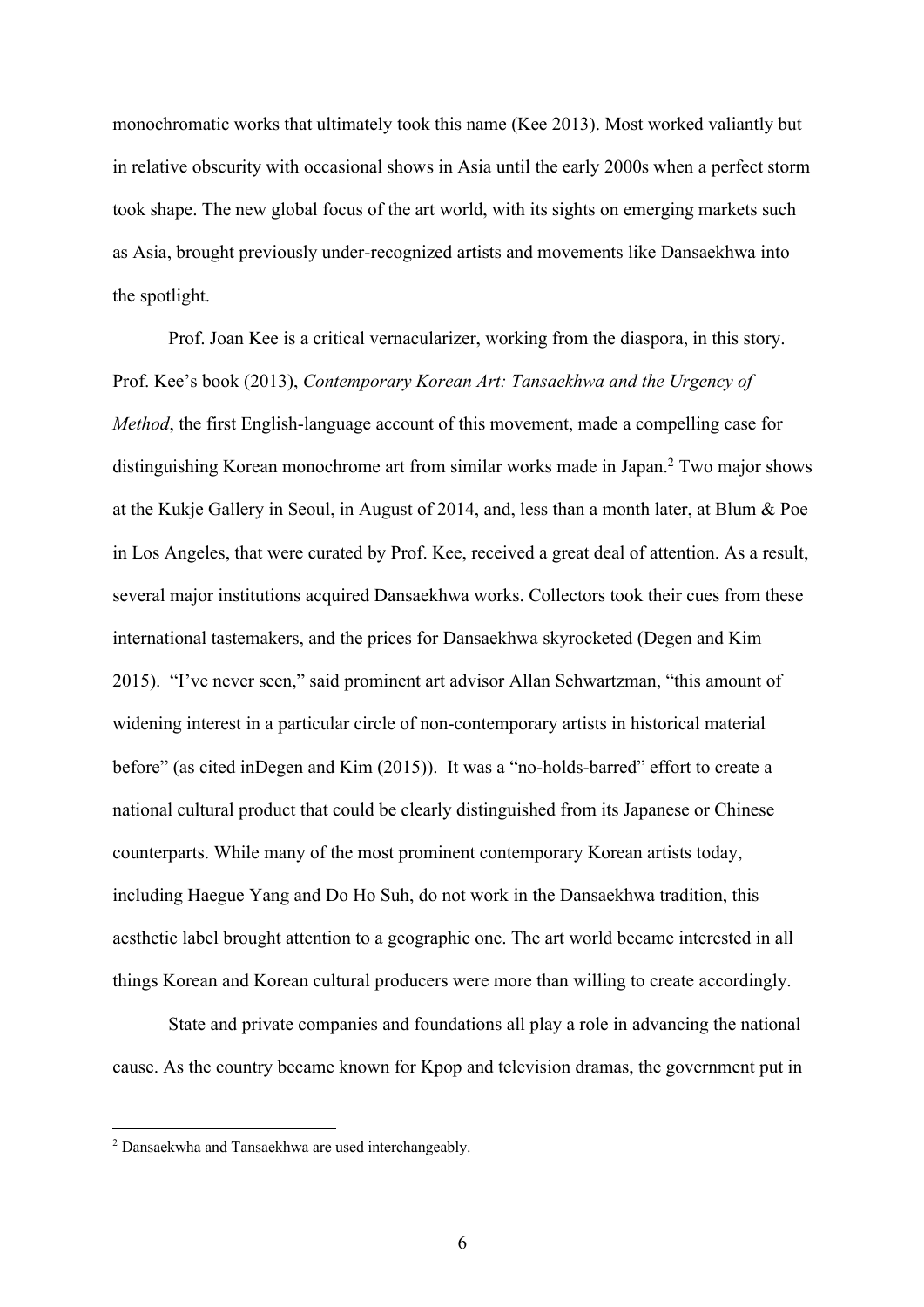place an extensive set of strategies to promote Korean culture abroad. It often does so through public-private partnerships with Korean corporations and with help from diasporic vernacularizers. The Hyundai corporations is a case in point. It entered into an 11-year partnership with the Tate Modern Museum in London which includes the yearly Hyundai Commission in the Museum's Turbine Hall and the creation of the Hyundai Transnational Research Centre—both efforts to make sure that art from beyond the US and Europe gets put on display. While the fruits of these efforts are not confined to Korea, the country is certainly well represented among them. The Director of the new research center is Korean-born, Sook-Kyung Lee. She recently co-curated a large Nam June Paik retrospective. Korean-born Anicka Yi won the Hyundai Commission for 2021-2022.

These examples speak to the important role that diasporic vernacularizers play in promoting and interpreting Korean culture. Anicka Yi is Korean born but now lives and works in New York City. Sook-Kyung Lee lives and works in London. Joan Kee was educated and teaches in the US. The Tina Kim gallery in NY is owned by the daughter of the Kukje Gallery in Seoul. Because holding an international graduate degree is an unofficial requirement to get hired at a Korean university, there is a generation of primarily UStrained scholars who are now writing art history and curating exhibitions from in and outside the country. Even if these individuals are not predisposed to the cause, they are often attracted by the money and resources the Korean government makes available to support it—funding for research, exhibitions, residencies, or events which is hard to resist.

These infrastructures jumpstart and lend momentum to artistic circulation. Haegue Yang's career is a good example. She left Korea for Berlin in 1994 and now splits her time between Germany and Korea. Although, when she first migrated Paris, loomed large as a place to study art, she ended up in Germany because art school was free.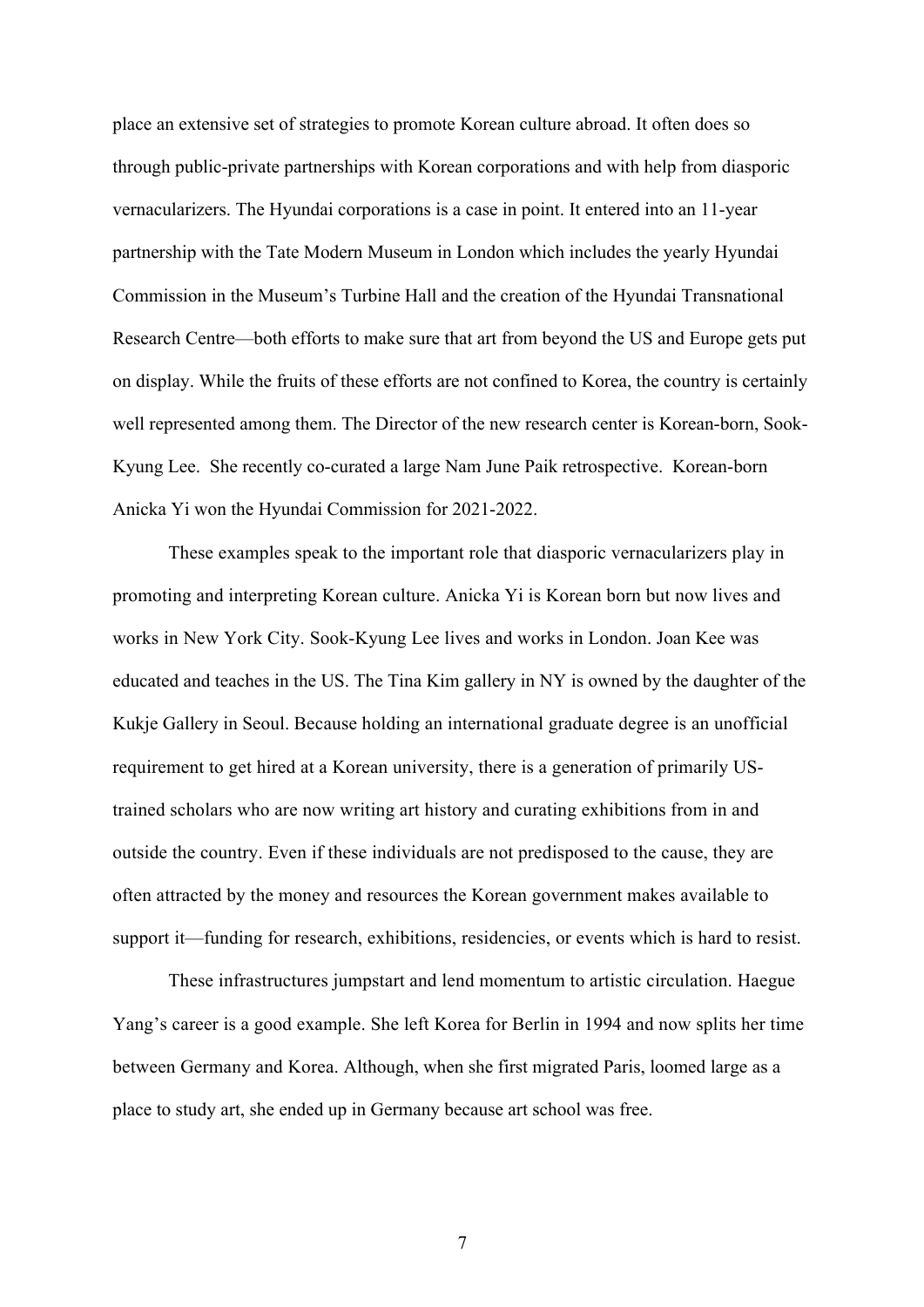Early on, after she graduated, she was forced to take a break from art making to support herself. By the time she could get back to work, she felt "like the whole world had forgotten me." Her first post-break exhibition was in Amsterdam when an "unexpected miracle happened." Binna Choi, a Korean-born woman who graduated from De Appel, an exhibition space and curatorial studies program in Amsterdam, saw her work and liked it. According to Yang, at that time, there was a group of Korean-born curators who were just starting out but they were working in isolation and did not know one another. Choi was among them, recently employed at the Casco Art Institute in Utrecht.<sup>3</sup> When an opportunity unexpectedly opened up for Choi to curate her own exhibition because her boss went on maternity leave, she offered Yang a solo exhibition. "That show changed everything," Yang recalled.

Doors began opening. She met people who later invited her to be part of the Korean pavilion in Venice, to exhibit her work at the Walker Arts Center in Minneapolis, or who would go on to become one of the chief curators at  $M^+$  in Hong Kong. At the same time, Korean-born curators began returning regularly to Korea once the Gwandju Biennale started in 2010. Thus began the rise of an international and national market for Korean art fomented by art makers and art managers living in and outside the country.

In the Korean case, widespread migration among cultural creators and managers is fairly recent. It coincides with a systematic national push to "globalize" and to export Korean culture in the same way the country previously exported computers and cars. Early diasporic vernacularizers used two key labels, one aesthetic (Dansaekhwa) and the other identity/geography (Korean Hallyu) to put Korean cultural production on the world map and to clearly distinguish it from its regional competitors, China and Japan. It's important to note

<sup>&</sup>lt;sup>3</sup> Which describes itself as a "platform where art invites a social vision" (https://casco.art).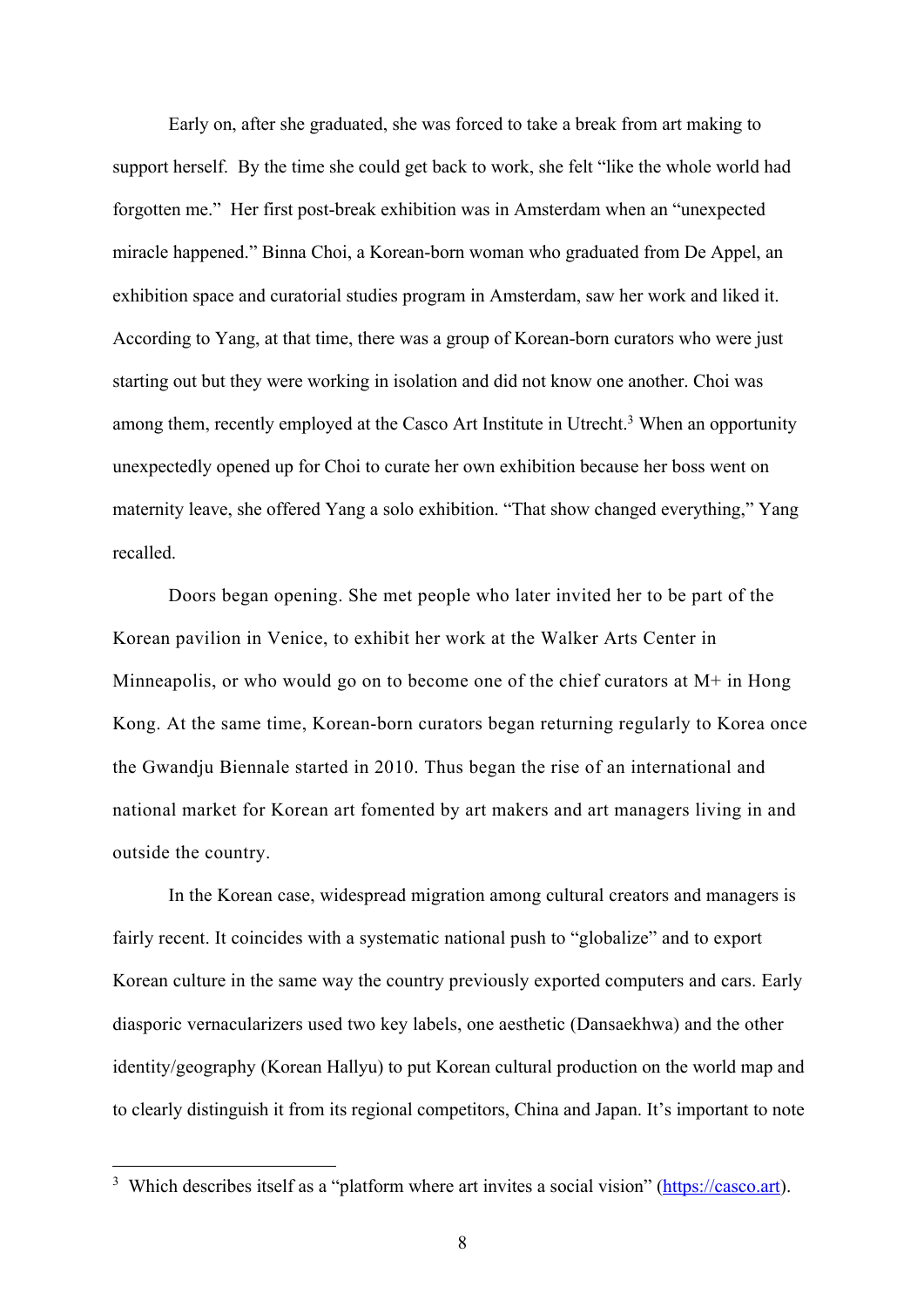that labels are applied and claim. That is, part of what keeps someone like Hague Yang identifying as Korean, is that, she said, she will never be allowed the claim Germanness—the most immigrant artists and writers in Germany are not included under the label "national artists. The remarkable success of people like Hague, though gets a big boost from the Korean government and Korean corporations which underwrite exhibitions, research, and scholarly conferences to use cultural power, in conjunction with political and economic power, to reposition Korea more strategically on the world stage.

## **Discussion and Conclusion**

Scholarly interest in cultural globalization is on the rise as the neo-liberalization and marketization of the artistic, literary, and music worlds increases in conjunction with our heightened global connectedness through technology and market expansion (Lee, 2018). But, to date, much of this scholarship still treats cultural globalization as a tug of war between an admittedly more diverse group of centers and peripheries. It focuses on how norms are diffused and reinforced and on variations in how circulating norms and practices are adapted (Buchholz 2018, Crane, Kawashima and Kawasaki 2002, Shin, Lee and Lee 2014). In this picture, peripheral "cultural locals" are assumed to be receivers of central norms rather than producers and disseminators of norms in their own right.

We build on this work but also extend it by empirically studying how global cultural decentering works through four factors: artists' physical migration, the interventions of vernacularizers, labeling, and policymaking. Using mixed methods, we track the proliferation of decentered "alternative" routes and how these new destinations increase and broaden over time. It is true that many members of the early generation of contemporary artists, such as Nam June Paik, Guillermo Kuitka, and Paul Guiragossian, left their countries of origin voluntarily or by force in order to gain international recognition. We find, however, that once these circulatory pathways are established, physical movement is not a prerequisite for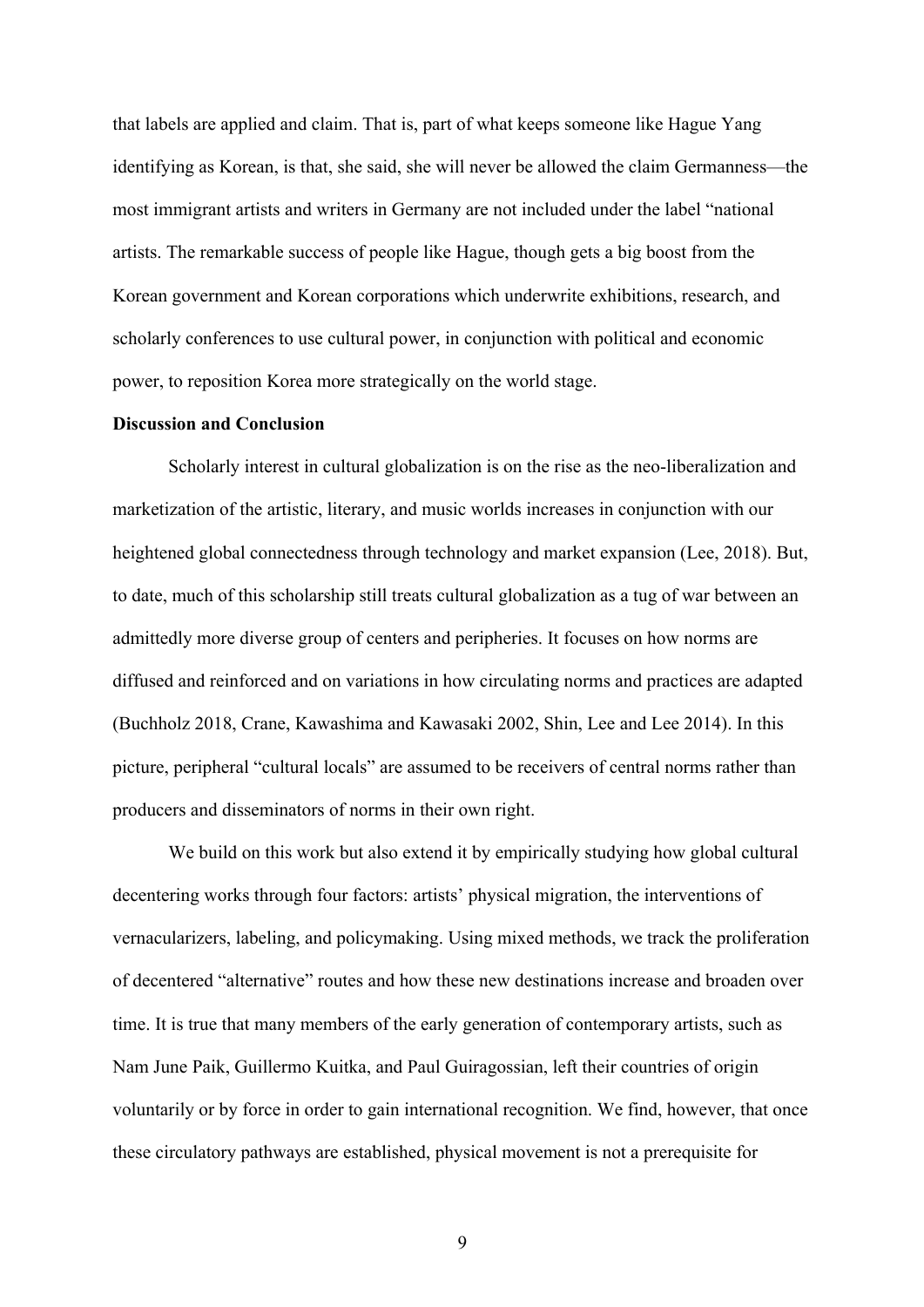traversing them. Instead, the role of vernacularization and labeling becomes more important for the circulation of work and its broadening to a more diverse set of destinations over time. Artists' physical migration coupled with vernacularization during an earlier period is critical but it becomes less important as circulatory pathways grow more established and when labeling catalyzes the circulation of artworks more than where the artist is actually working from.

In each of our country cases, there are key individuals, working from in and outside the country, who communicate and make legible the exigencies of the world outside the nation to those who aspire to have their work exhibited and collected there. We identify two types of vernacularizers. The first belong to a transnational cultural class of curators, gallerists, or museum professionals who live and work around the world, adding to their toolkit each time they take up a new position. The second are co-ethnics, living in the diaspora. These vernacularizers help educate and socialize new audiences throughout the Global North and South about art and cultural produced in places previously unknown. They often do so through labeling—using identity, geographic, aesthetic, or ideological markers that set this new work apart and makes it visible in new ways–both enabling and constraining future circulation. But although labels can create clearly identifiable clusters of artists, such as the post-war generation in Lebanon, they can also constrain—consigning artists to do the same kind of work about the same kind of topics for which they become known.

Both groups play a crucial role in making artists and their work visible, understandable, and valuable but we find that they do so from somewhat different positions and with different goals in mind. The vernacularizer who is not part of the national diaspora does not have a nationalistic agenda vis a vis cultural globalization. They may enjoy greater autonomy but they do not have access to the resources dedicated to cultural promotion and export that national governments like Korea provide. In contrast, we find co-ethnic